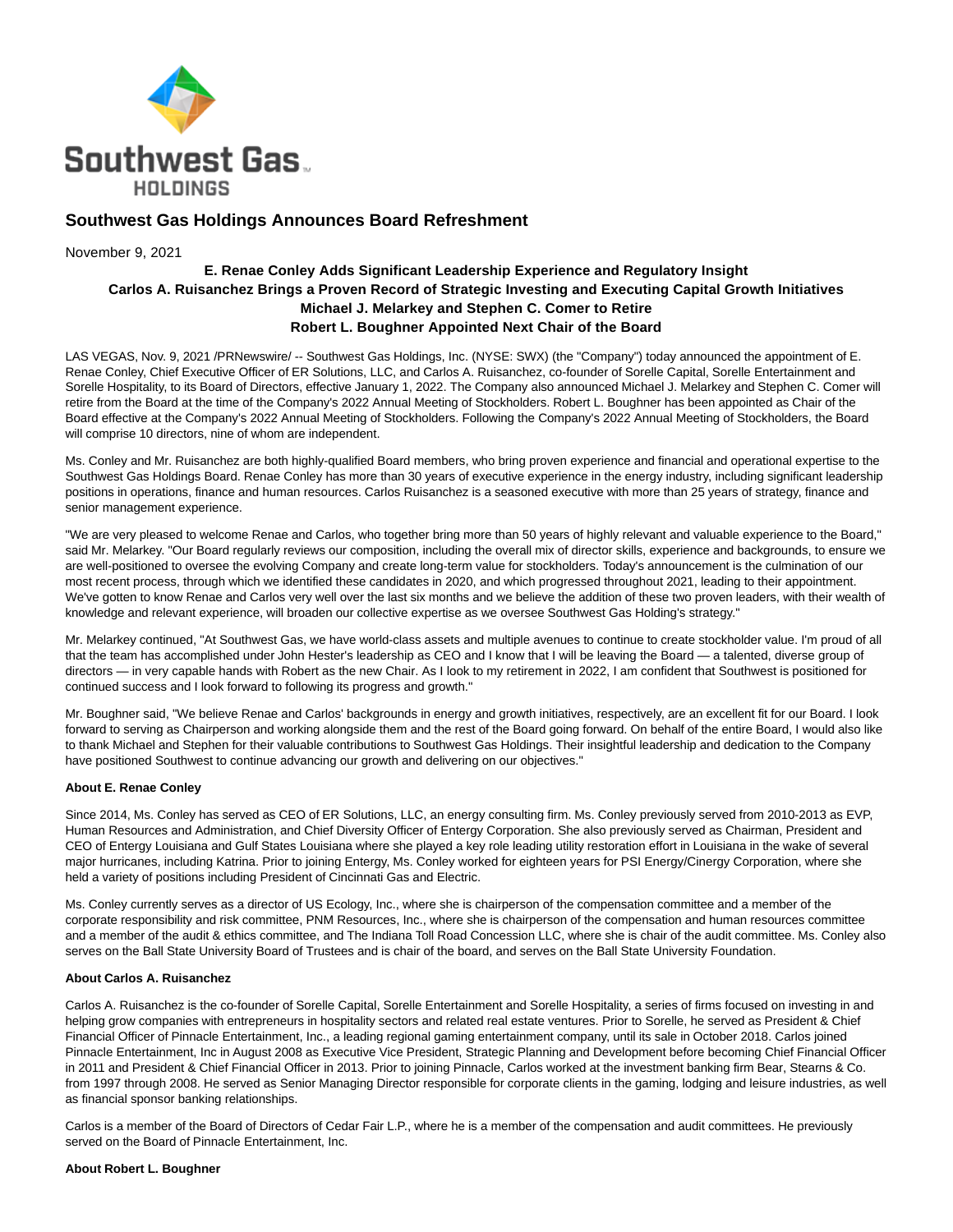Robert L. Boughner is a Senior Partner with Global Market Advisors, an international hospitality and gaming advisory firm. He has more than 30 years of executive management and board-level experience in highly regulated industries, including casino gaming and financial services. He retired from Boyd Gaming Corporation in August 2016, most recently serving as Executive Vice President and Chief Business Development Officer. During various phases of his 40-year career with Boyd, Mr. Boughner's roles included primary accountability for new market expansion, top line and profit margin growth and optimization of significant administrative and business processes. He continues as a member of Boyd's board of directors where he has served since 1996.

Mr. Boughner served as an independent director on boards of subsidiaries of Western Alliance Bancorporation, including Bank of Nevada and Western Alliance Bank. Mr. Boughner is involved in various educational, philanthropic, and civic organizations.

#### **About Southwest Gas Holdings, Inc.**

Southwest Gas Holdings, Inc., through its subsidiaries, engages in the business of purchasing, distributing and transporting natural gas, and providing comprehensive utility infrastructure services across North America. Southwest Gas Corporation, a wholly owned subsidiary, safely and reliably delivers natural gas to over two million customers in Arizona, California and Nevada. Centuri Group, Inc., a wholly owned subsidiary, is a comprehensive utility infrastructure services enterprise dedicated to delivering a diverse array of solutions to North America's gas and electric providers.

#### **How to Find Further Information**

This communication does not constitute a solicitation of any vote or approval in connection with the 2022 annual meeting of stockholders of Southwest Gas Holdings, Inc. (the "Company") (the "Annual Meeting"). In connection with the Annual Meeting, the Company will file a proxy statement with the U.S. Securities and Exchange Commission ("SEC"), which the Company will furnish, with any other relevant information or documents, to its stockholders in connection with the Annual Meeting. BEFORE MAKING ANY VOTING DECISION, WE URGE STOCKHOLDERS TO READ THE PROXY STATEMENT (INCLUDING ALL AMENDMENTS AND SUPPLEMENTS THERETO) AND OTHER DOCUMENTS WHEN SUCH INFORMATION IS FILED WITH THE SEC CAREFULLY AND IN THEIR ENTIRETY WHEN THEY BECOME AVAILABLE, BECAUSE THEY WILL CONTAIN IMPORTANT INFORMATION ABOUT THE COMPANY AND THE ANNUAL MEETING. The proposals for the Annual Meeting will be made solely through the proxy statement. In addition, a copy of the proxy statement (when it becomes available) may be obtained free of charge from [www.swgasholdings.com/proxymaterials.](http://www.swgasholdings.com/proxymaterials) Security holders also will be able to obtain, free of charge, copies of the proxy statement and any other documents filed by Company with the SEC in connection with the Annual Meeting at the SEC's website at [http://www.sec.gov,](http://www.sec.gov/) and at the companies' website at [www.swgasholdings.com.](https://c212.net/c/link/?t=0&l=en&o=3352082-1&h=3722187003&u=http%3A%2F%2Fwww.swgasholdings.com%2F&a=www.swgasholdings.com)

# **Important Information for Investors and Stockholders**

This communication does not constitute an offer to buy or solicitation of an offer to sell any securities. In response to the tender offer for the shares of the Company commenced by IEP Utility Holdings LLC and Icahn Enterprises Holdings L.P., the Company has filed a solicitation/recommendation statement on Schedule 14D-9 with the SEC. INVESTORS AND STOCKHOLDERS OF SOUTHWEST GAS HOLDINGS ARE URGED TO READ THE SOLICITATION/RECOMMENDATION STATEMENT AND OTHER DOCUMENTS FILED WITH THE SEC CAREFULLY IN THEIR ENTIRETY BECAUSE THEY WILL CONTAIN IMPORTANT INFORMATION. Investors and stockholders may obtain a free copy of these documents free of charge at the SEC's website a[t www.sec.gov,](https://c212.net/c/link/?t=0&l=en&o=3352082-1&h=458828548&u=https%3A%2F%2Fprotect-us.mimecast.com%2Fs%2F8YouCqx2koCnqE8jfZq5gX%3Fdomain%3Dsec.gov&a=www.sec.gov) and at the Company's website a[t www.swgasholdings.com.](https://c212.net/c/link/?t=0&l=en&o=3352082-1&h=2153055356&u=https%3A%2F%2Fprotect-us.mimecast.com%2Fs%2F_trJCv2jpwiqQY7ztzzalR%3Fdomain%3Dswgasholdings.com&a=www.swgasholdings.com) In addition, copies of these materials may be requested from the Company's information agent, Innisfree M&A Incorporated, toll-free at (877) 825-8621.

# **Forward-Looking Statements**

This document contains forward-looking statements within the meaning of Section 27A of the Securities Act of 1933, as amended, and Section 21E of the Securities Exchange Act of 1934, as amended. These statements are based on current expectations, estimates and projections about, among others, the industry, markets in which Southwest Gas Holdings, Inc. (the "Company," "Southwest Gas Holdings," "SWX," or "we") operates, and the matters described in this press release. While the Company's management believes the assumptions underlying its forward-looking statements and information are reasonable, such information is necessarily subject to uncertainties and may involve certain risks, many of which are difficult to predict and are beyond the control of the Company's management. A number of important factors affecting the business and financial results of the Company could cause actual results to differ materially from those stated in the forward-looking statements. These factors include, but are not limited to, the timing and amount of rate relief, changes in rate design, customer growth rates, the effects of regulation/deregulation, tax reform and related regulatory decisions, the impacts of construction activity at Centuri, future earnings trends, seasonal patterns, and the impacts of stock market volatility. In addition, the Company can provide no assurance that its discussions about future operating margin, operating income, pension costs, COLI results, and capital expenditures of the natural gas segment will occur. Likewise, the Company can provide no assurance that discussions regarding utility infrastructure services segment revenues, operating income as a percentage of revenues, interest expense, and noncontrolling interest amounts will transpire, nor assurance regarding acquisitions or their impacts, including management's plans related thereto, such as that currently planned in regard to Riggs Distler & Company, Inc. and the pending acquisition of Dominion Energy Questar Pipeline, LLC and related entities (the "Questar Pipeline Group"). Additional risks include the occurrence of any event, change or other circumstances that could give rise to the termination of the Sale and Purchase Agreement by and between Dominion Energy Questar Corporation and the Company (the "Questar Purchase Agreement"), the outcome of any legal proceedings that may be instituted against the Company and others following announcement of the Questar Purchase Agreement, risks that the proposed transaction disrupts current plans and operations, the risks related to the ability of the Company to integrate the Questar Pipeline Group, the amount of the costs, fees, expenses and charges related to the transaction and the actual terms of certain financings that will be obtained for the transaction, potential negative impacts to the Company's credit ratings as a result of the transaction, the disruption to the Company's stock price and the costs, fees, expenses and charges related to, and the distraction of management's attention in connection with, any proxy contest or other stockholder related or similar matters, as well as other risks that are set forth under "Risk Factors" in the Company's Annual Report on Form 10-K for the year ended December 31, 2020, the Company's Quarterly Reports on Form 10-Q for the quarter ended June 30, 2021 and September 30, 2021 and in future filings with the SEC. All forward-looking statements speak only as of the date of this press release. All subsequent written and oral forward-looking statements attributable to the Company or any person acting on its behalf are qualified by the cautionary statements in this section. The Company undertakes no obligation to update or publicly release any revisions to forward-looking statements to reflect events, circumstances or changes in expectations after the date of this press release.

#### **Participants in the Solicitation**